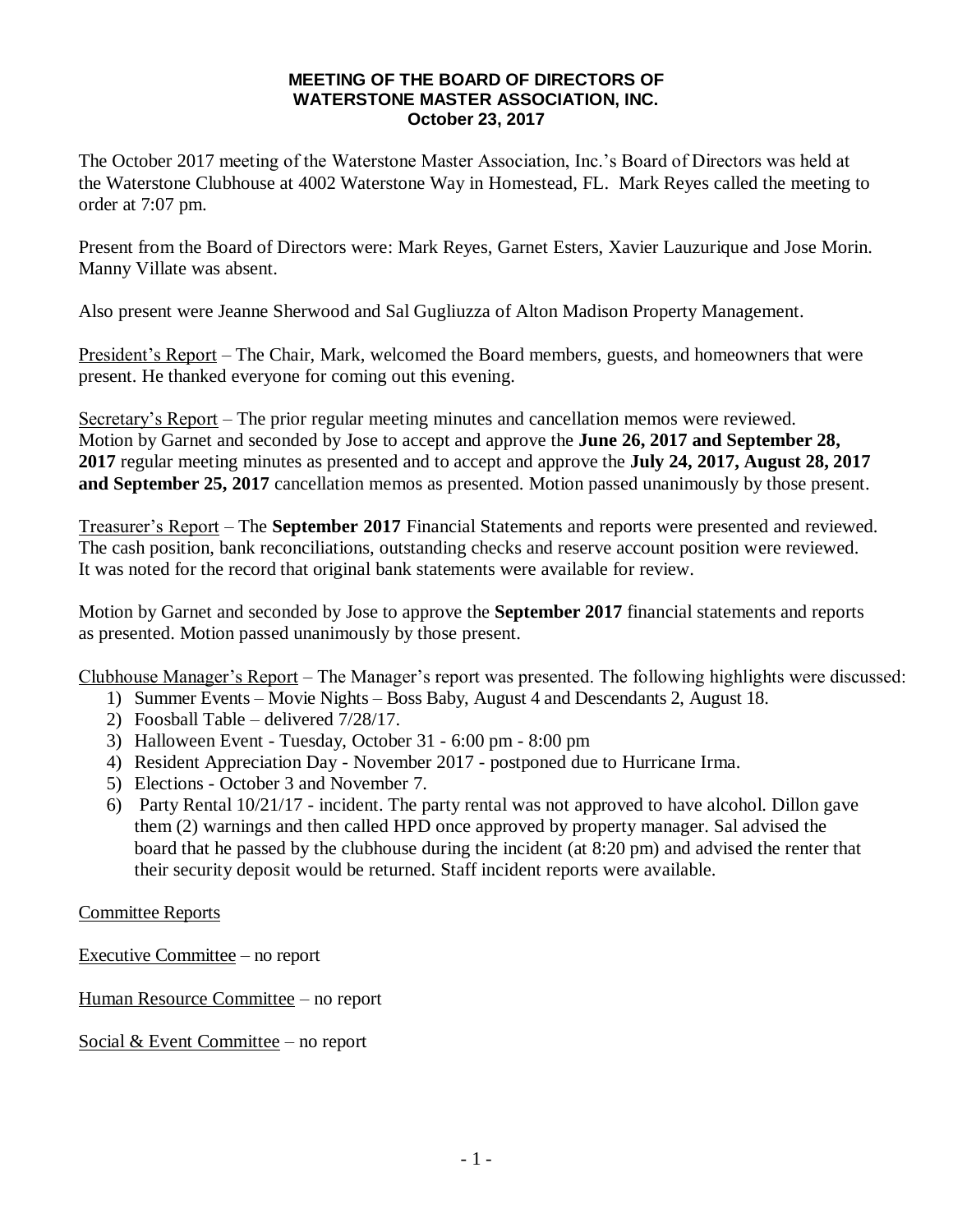## Unfinished Business:

Concrete Monument Signs were discussed. Revised proposals including lighting behind lettering were requested from both Swank General Contractors Inc. and Hurricane Design & Construction Inc. and neither vendor responded. Xavier asked Sal if he knew of any general contractors that could assist with this project. Sal recommended (2) and will forward the information to Jeanne.

Front desk area – this project is on hold.

Tree Trimming and Landscape Refurbishment - project was completed by Green Wise Group prior to Hurricane Irma.

HPD Incident May 3 - response received from Chief Rolle.

Board Member Credit Card Use - this was discussed and all agreed that no board member should use their personal credit card for association business. Motion made by Jose and seconded by Garnet approving this policy. Motion passed unanimously by those present.

Clubhouse Policies – it was the general consensus that this item could be removed from the agenda.

New Bank Signature Card - complete.

Clubhouse television and speakers – installation complete. Garnet will let Jeanne know where old television can be donated locally.

Landscape Refurbishment - front of clubhouse - project was completed by Green Wise Group prior to Hurricane Irma.

Front Entrance New Walkway - pending installation by SierrasRUs.

Front Entrance Walkway Repairs - review proposals. Tabled until January 2018 meeting.

Pool Fence Electrostatic Painting - review proposals. Tabled until January 2018 meeting.

Copy Machine Lease - update -

Hurricane Irma Cleanup - update

New Business:

2018 Budget Review - Sal reviewed proposed 2018 budget. Motion made Garnet and seconded by Jose approving budget at \$30.25 per home per month with (2) changes noted - reduce Repairs/Maintenance \$2,400.00 and reduce Legal Fees \$600.00. Motion passed unanimously by those present. Motion made by Xavier and seconded by Garnet to close out Common Area Reconfiguration Reserve Account and disperse \$6,019.69 to Emergency Fund and \$8,000.00 to Playground Upgrades. Motion passed unanimously by those present